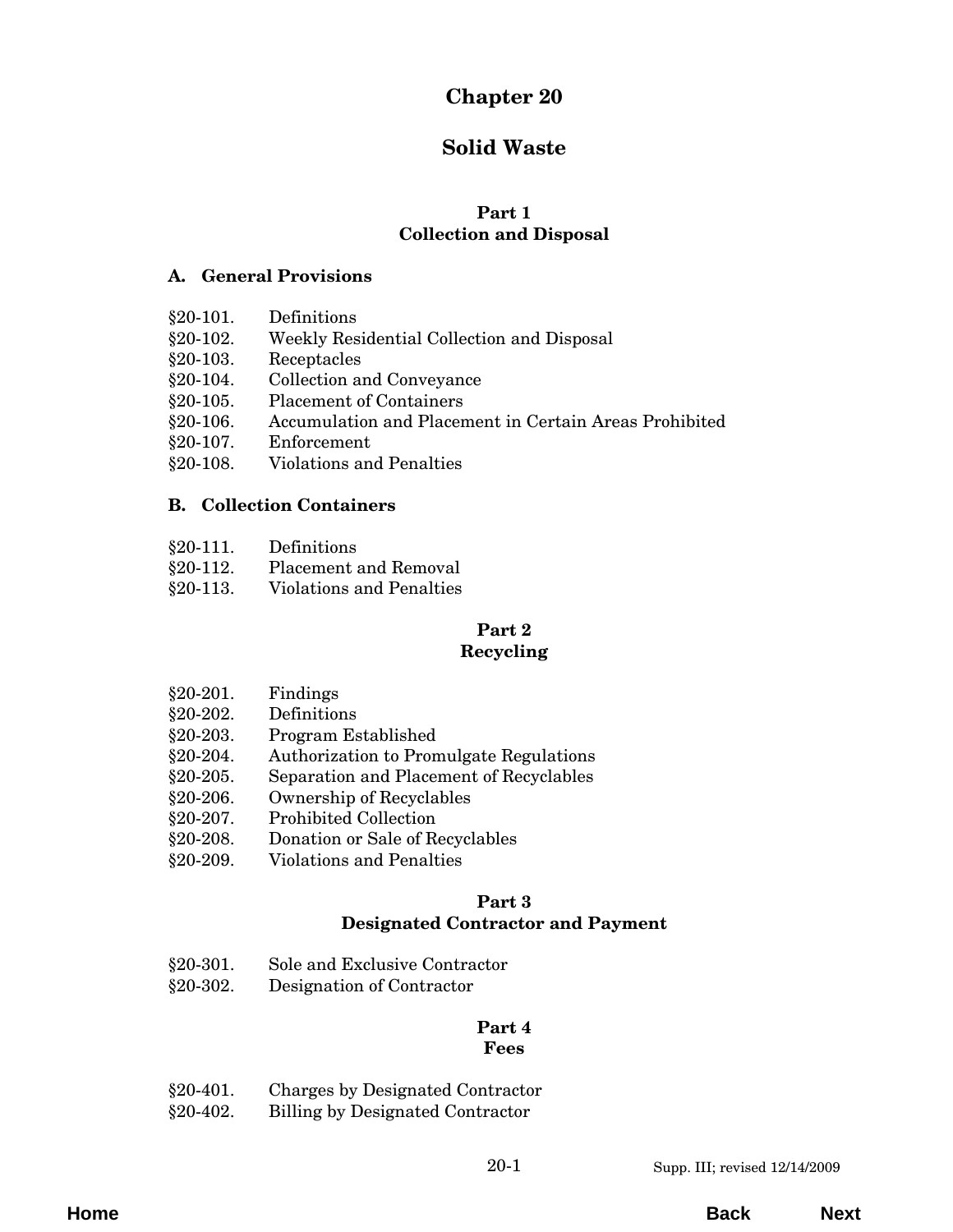- $§20-403.$  Non-payment  $§20-404.$  Termination o
- Termination of Collection
- [§20-405. Penalty for Violation](#page-13-0)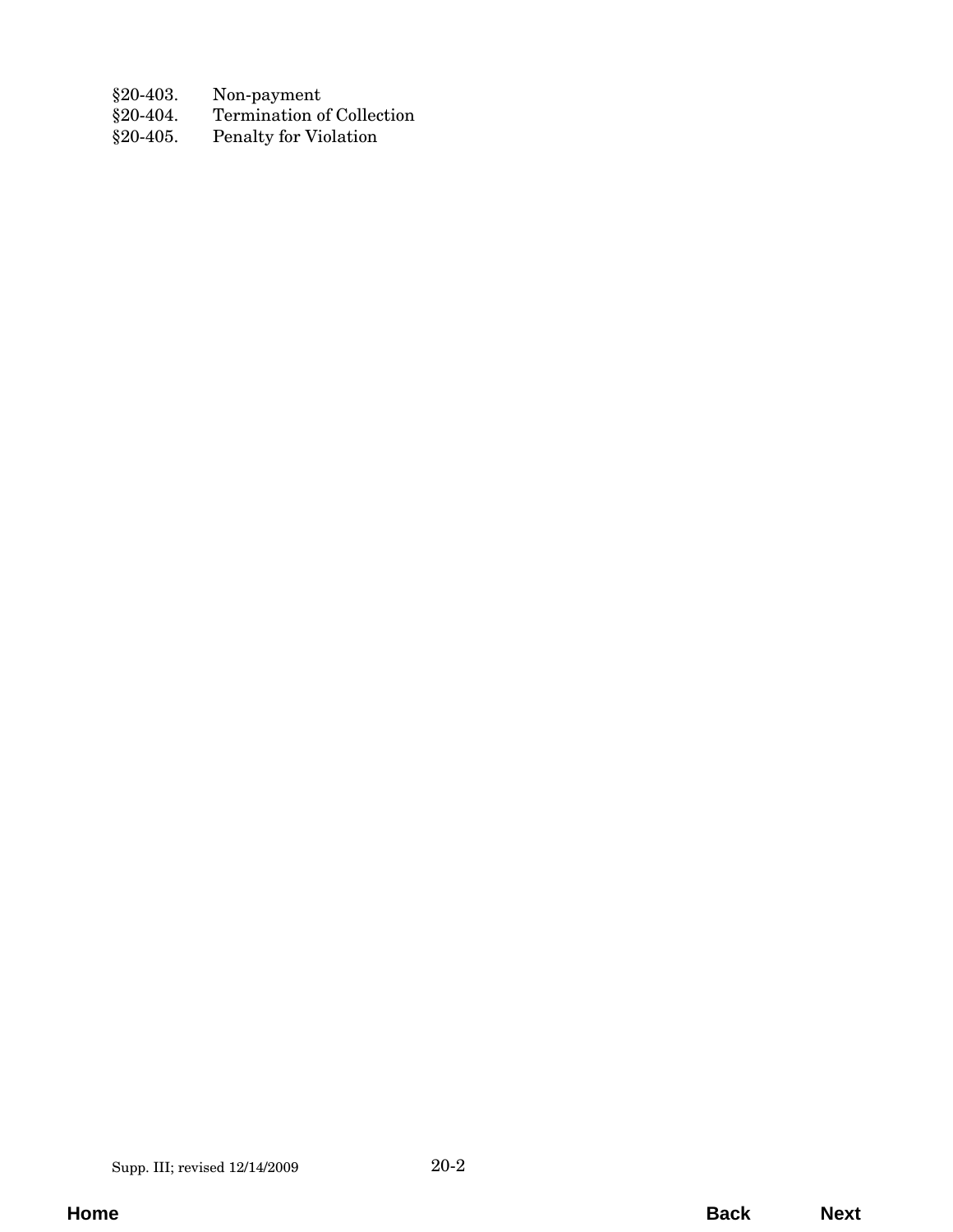#### **Collection and Disposal**

#### <span id="page-2-0"></span>**A. General Provisions**

#### **§20-101. Definitions**.

For the purpose of this Part, the following terms shall have the meanings indicated:

*Garbage* - the animal or vegetable refuse from storage, vending, sale, preparation or use of foodstuffs, such as meats, fish, fruits or vegetables.

*Refuse material* - includes ashes remaining and resulting from the burning of coal or wood.

(*Ord. 3-1956*, 7/9/1956)

#### **§20-102. Weekly Residential Collection and Disposal**.

The garbage and refuse material accumulated on premises used for the purpose of private residence within the geographical limits of the Borough of Clarks Green shall be collected, removed and disposed of weekly.

(*Ord. 3-1956*, 7/9/1956)

#### **§20-103. Receptacles**.

Every person from whose premises garbage is gathered shall provide and keep at all times a portable or receptacle, watertight and with handles on the outside and with a tightly fitting cover to hold said garbage, and all kitchen and table waste of vegetable and animal matter which is not intended to be used as food for livestock shall be wrapped in dry papers before being placed in said cans or receptacles. All garbage cans and receptacles shall be kept in a sanitary condition in places accessible to the collector and sufficiently sheltered to prevent their freezing to the ground. Garbage and refuse material shall be kept separately and be deposited in separate containers.

(*Ord. 3-1956*, 7/9/1956; as amended by *Ord. 3-2005*, 10/10/2005)

#### **§20-104. Collection and Conveyance**.

Collection, removal and disposing of garbage and refuse material, whether accomplished by employees of the Borough or by contract with persons or a corporation other than the Borough shall be accomplished by motor-driven vehicles with watertight beds in such a manner as to assure general sanitation throughout the entire process and operation thereof. The hauling of such garbage or refuse material shall be only in conveyances and receptacles so constructed so as to prevent the same from spilling, dripping or otherwise falling upon any walk, street, alley or way.

(*Ord. 3-1956*, 7/9/1956; as amended by *Ord. 3-2005*, 10/10/2005)

#### **§20-105. Placement of Containers**.

Garbage and refuse material shall be collected from residences once each week. On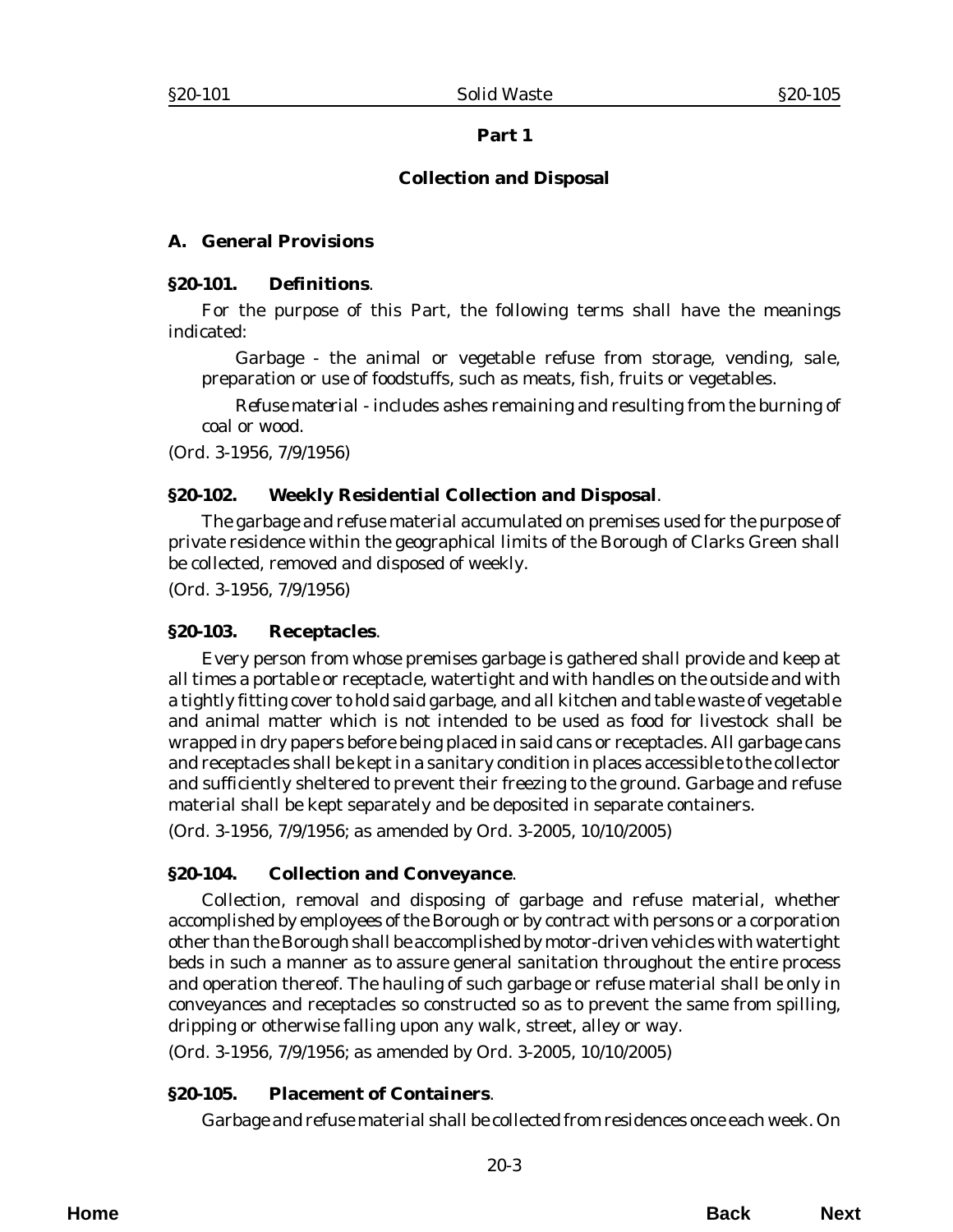<span id="page-3-0"></span>the days when collection is to be made, the occupant or proprietor of the place where the garbage or refuse material is accumulated shall place the container at a point on the property of the occupant where the same abuts the public street, alley or way adjoining such property.

(*Ord. 3-1956*, 7/9/1956)

#### **§20-106. Accumulation and Placement in Certain Areas Prohibited**.

No garbage or refuse material shall be allowed to accumulate on the ground nor be deposited on highways, vacant lots, commons or streams located within said Borough of Clarks Green.

(*Ord. 3-1956*, 7/9/1956)

#### **§20-107. Enforcement**.

The Council shall appoint from its own membership a person or Committee who shall be in charge of supervising the operation of this Part who shall have authority to make such rules and regulations as may be necessary to put the same in force and effect and subject to the approval of the Borough Council to execute such leases, contracts or agreements as may be necessary to effectuate the same.

(*Ord. 3-1956*, 7/9/1956)

#### **§20-108. Violations and Penalties**.

Any person, firm or corporation who shall violate any provision of this Part, upon conviction thereof, shall be sentenced to pay a fine of not more than \$1,000 plus costs and, in default of payment of said fine and costs, to a term of imprisonment not to exceed 30 days. Each day that a violation of this Part continues shall constitute a separate offense.

(*Ord. 3-1956*, 7/9/1956; as amended by *Ord. 3-1989*, 10/9/1989, §70-8; and by *Ord. 3- 2005*, 10/10/2005)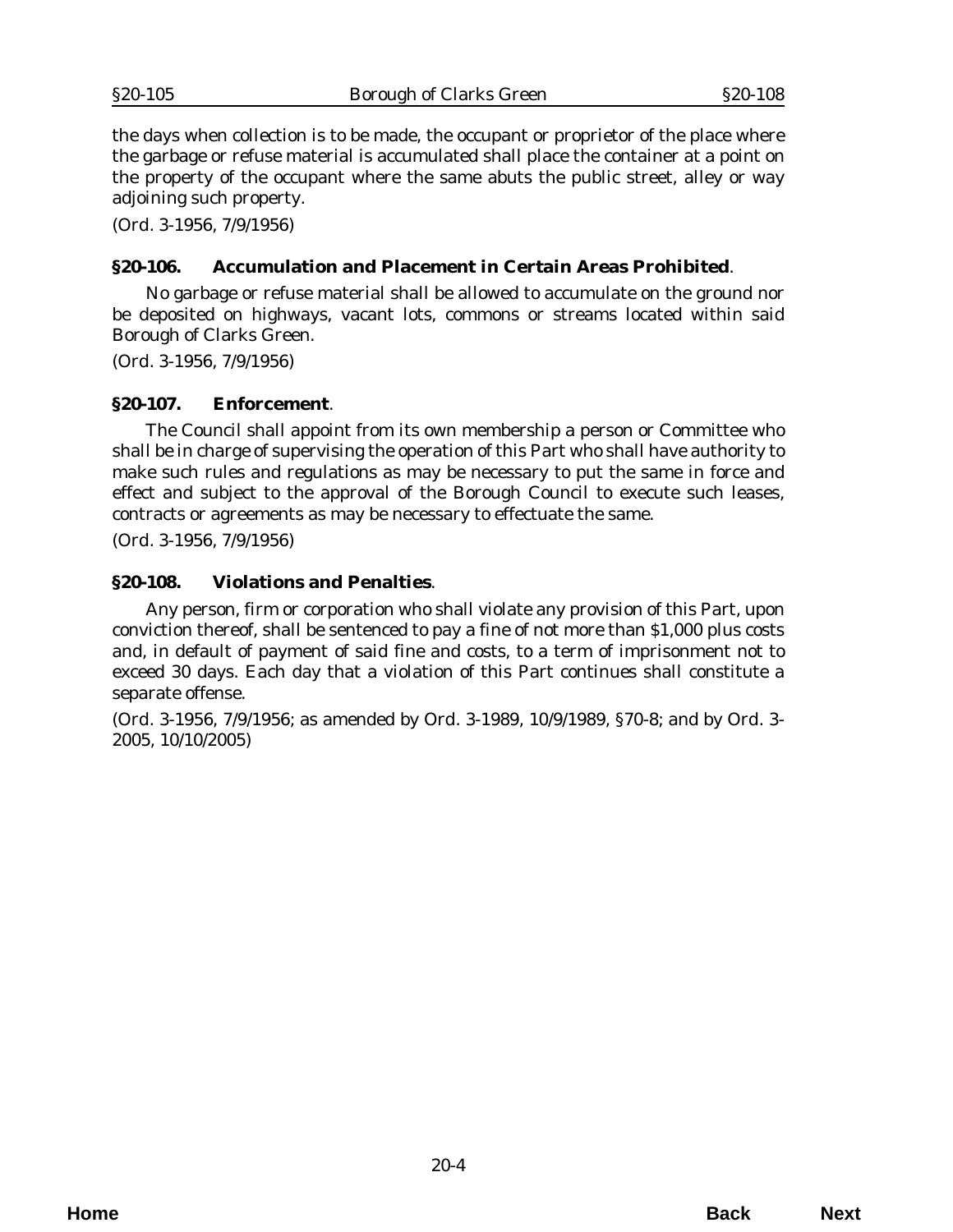#### <span id="page-4-0"></span>**B. Collection Containers**

#### **§20-111. Definitions**.

For the purposes of this Part, the following terms shall have the meanings indicated:

*Person* - includes owner, tenant, occupant, person, partnership or corporation.

(*Ord. 2-1983*, 1/10/1983)

#### **§20-112. Placement and Removal**.

1. No person shall place upon a public right-of-way, the area adjacent to a public right-of-way or on or near a sidewalk any container, trash bag, receptacle or trash in any other form (including recyclables) before 5:00 p.m. on the day prior to the day scheduled by the Borough for trash, garbage and recyclable collection. [*Ord. 4-2001*]

2. It shall be unlawful for any person to allow any container, trash bag or receptacle to remain within a public right-of-way, the area adjacent to a public right-of-way or on or near a sidewalk more than 12 hours after said container, trash bag or receptacle has been emptied.

(*Ord. 2-1983*, 1/10/1983; as amended by *Ord. 4-2001*, 11/12/2001)

#### **§20-113. Violations and Penalties**.

Any person, firm or corporation who shall violate any provision of this Part, upon conviction thereof, shall be sentenced to pay a fine of not more than \$1,000 plus costs and, in default of payment of said fine and costs, to a term of imprisonment not to exceed 30 days. Each day that a violation of this Part continues shall constitute a separate offense.

(*Ord. 2-1983*, 1/10/1983; as amended by *Ord. 3-1989*, 10/9/1989, §70-11; and by *Ord. 3- 2005*, 10/10/2005)

**Home Back Next**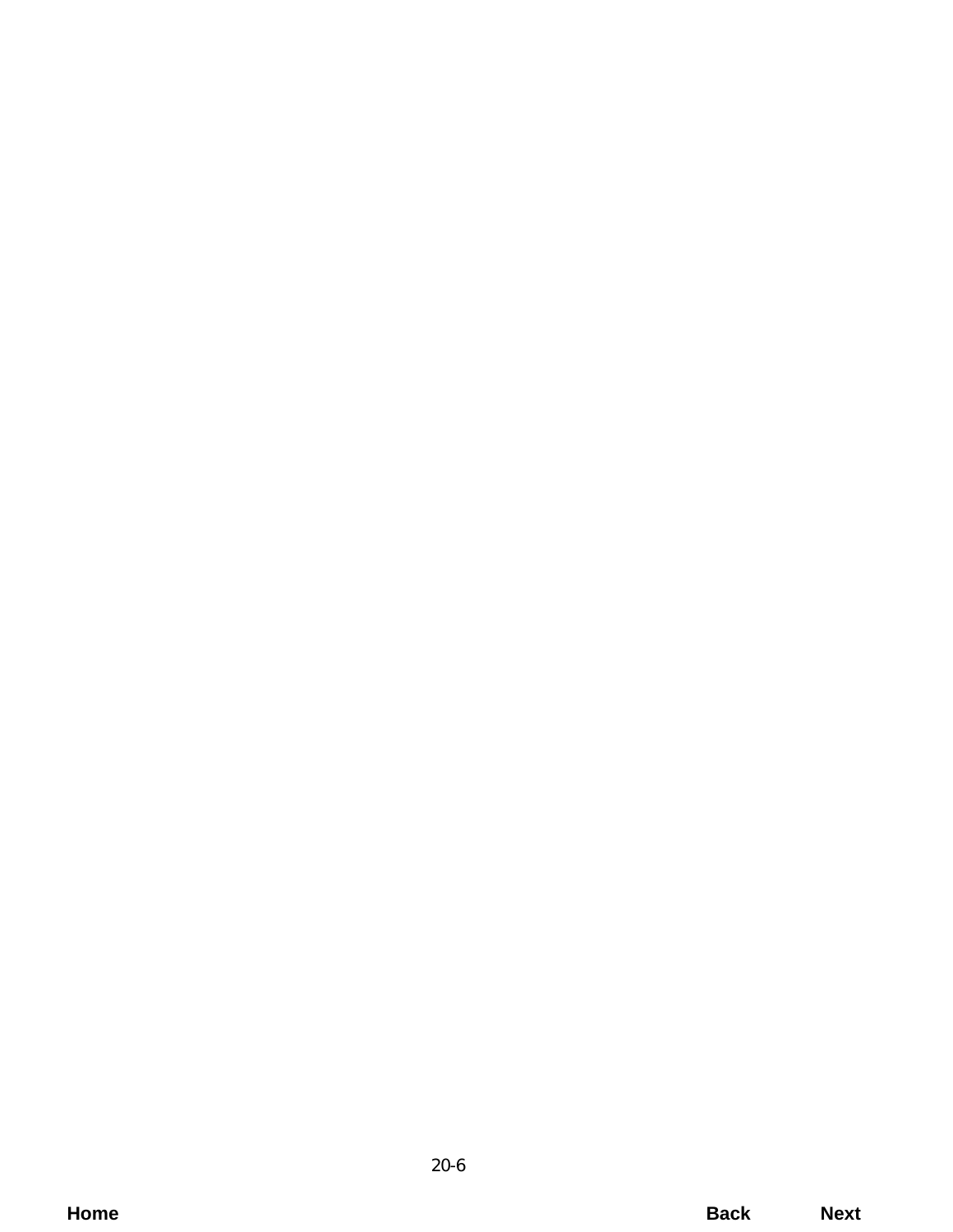#### **Recycling**

#### <span id="page-6-0"></span>**§20-201. Findings**.

The reduction of the amount of solid waste and conservation of recyclable materials is an important public concern by reason of the growing problem of solid waste disposal and its impact on the environment. The collection of municipal solid waste for recycling from residences in the Borough will serve the general public interest by reducing the volume of municipal solid waste which must be disposed, thereby reducing storage, collection, transportation and disposal costs of said waste; preserving valuable natural resources and will result in a financial benefit to the residents and taxpayers of the Borough by reason of the avoided costs realized by volume reduction via recycling. Collection regulations must be established to implement the program, facilitate the accomplishment of its objectives and to encourage the fullest possible citizen participation in the program.

(*Ord. 5-1991*, 5/13/1991)

#### **§20-202. Definitions**.

Unless the context clearly indicates otherwise, the following words and phrases used throughout this Chapter shall have the following meanings:

*Aluminum* - all products made of aluminum, including aluminum cans, wrappers, containers for prepared dinners or other foods, and excluding foil, paint cans and aerosol spray cans.

*Bimetallic cans* - empty food and beverage containers consisting of ferrous sides and bottoms and aluminum tops.

*Commercial establishments* - those properties used primarily for commercial or industrial purposes.

*Debris* - stones, dirt, demolition material, broken concrete and other material, brush, branches, small trees and bushes.

*Ferrous cans* - empty steel or tin food or beverage containers.

*Garbage* - putrefactive animal, fish, fowl, fruit or vegetable waste incident to and resulting from the use, preparation, cooking and consumption of food.

*Glass* - all products made from silica or sand, soda ash and limestone, the product being transparent or translucent and being made for packaging or bottling of various matter and all other material commonly known as "glass," including clear, brown and green glass, but excluding, however, blue and flat glass and glass commonly known as "window glass," "dishes," "mirrors," "light bulbs," "crystal" and "ceramics."

*Newspaper* - paper of the type commonly referred to as "newsprint" and distributed at stated intervals, usually daily or weekly, having printed thereon news and opinions and containing advertisements and other matters of public interest. Magazines and periodicals, as well as all other paper products of any nature, are not considered "newspaper."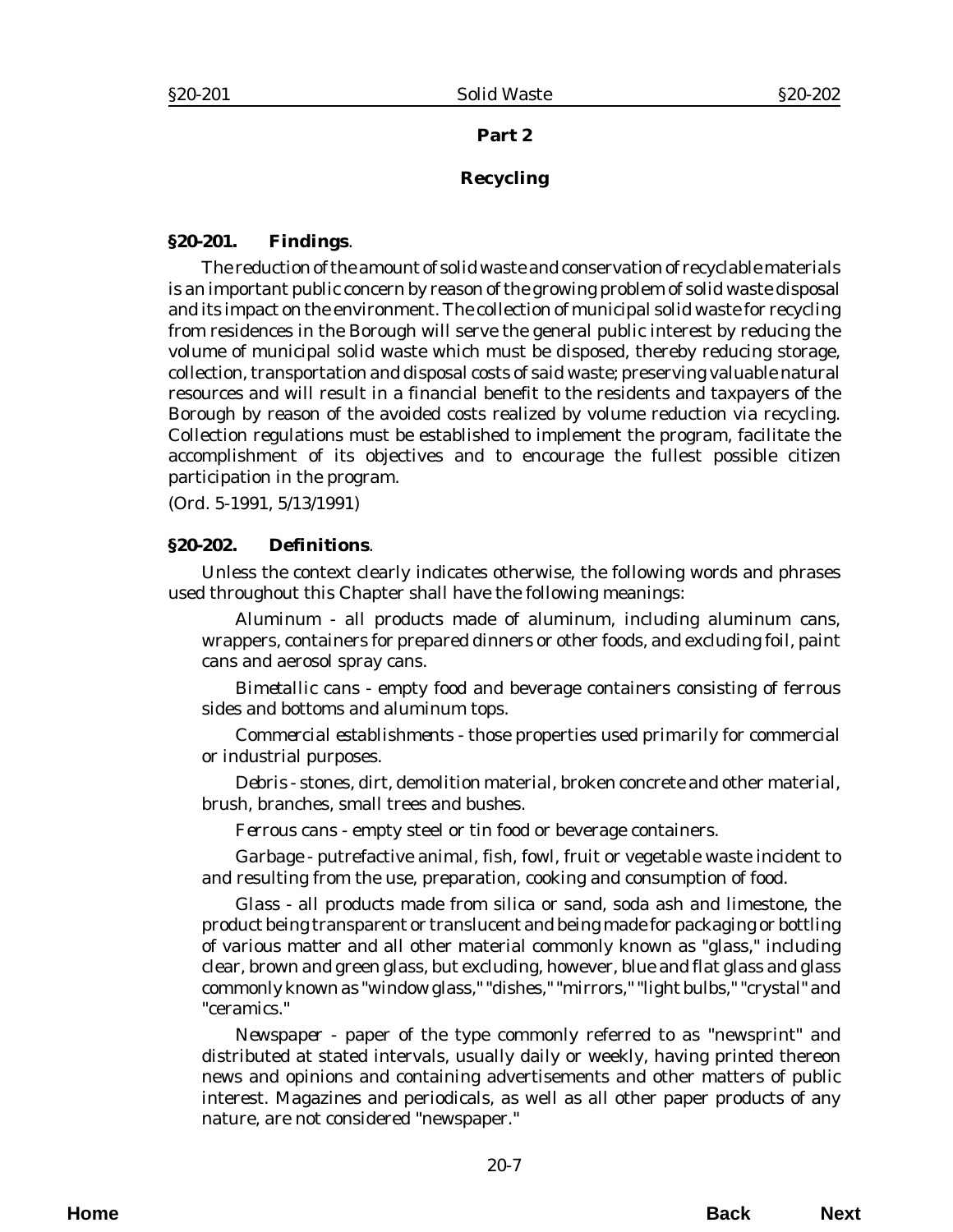<span id="page-7-0"></span>*Person* - includes a lessee, as well as an owner of a residence, and includes a person, firm or corporation which owns a residence.

*Plastic containers* - empty plastic food and beverage containers.

*Recyclables* - material having an economic value in the secondary materials market. The following materials have such economic value: aluminum cans and articles, bimetallic cans, ferrous cans, glass containers, computer printout paper, office paper, newspaper, paper products not chemically coated and plastic containers. Excluded as "recyclables" are corrugated paper (cardboard and paper boxes) and such other items as the Borough from time to time may by regulation announce.

*Residence* - any single, multifamily or other residential dwelling.

*Trash* - debris, ashes, plastic material, ceramics, blue and flat glass, nonputrefactive solid waste, grass clippings, leaves, building materials, contaminated paper and other similar materials.

(*Ord. 5-1991*, 5/13/1991)

#### **§20-203. Program Established**.

The Borough hereby establishes a source-separation – resource-recovery program for the mandatory separation and collection of municipal solid waste to be recycled from all residences in the Borough for which municipal solid waste collection is provided by the Borough. Collection of recyclables shall be made periodically by the Borough or its designated agent for recycling purposes.

(*Ord. 5-1991*, 5/13/1991)

#### **§20-204. Authorization to Promulgate Regulations**.

The Borough Council of the Borough is hereby authorized and empowered to establish and promulgate regulations on the manner, days and times of collections of recyclables and definitions of and exclusions from recyclable materials and the bundling, handling, location and time of placement of such materials for collection.

(*Ord. 5-1991*, 5/13/1991)

#### **§20-205. Separation and Placement of Recyclables**.

The occupant or owner of any building within the Borough who shall place for disposal, removal and collection the following named items shall do so in strict conformity with the following:

A. *Recyclables*.

(1) Recyclables shall be kept separate from other refuse, debris and trash, and shall be collected by the Borough or under contract by its designated agent. Individual household units shall separate and prepare for collection these materials in the following manner: newspapers shall be tied both across and lengthwise in easy-to-manage bundles or placed in paper bags and kept dry; all other recyclables shall be emptied, cleaned and placed in metal or plastic containers or such containers as may be supplied by the Borough. These materials shall be placed at the curbside to be collected at times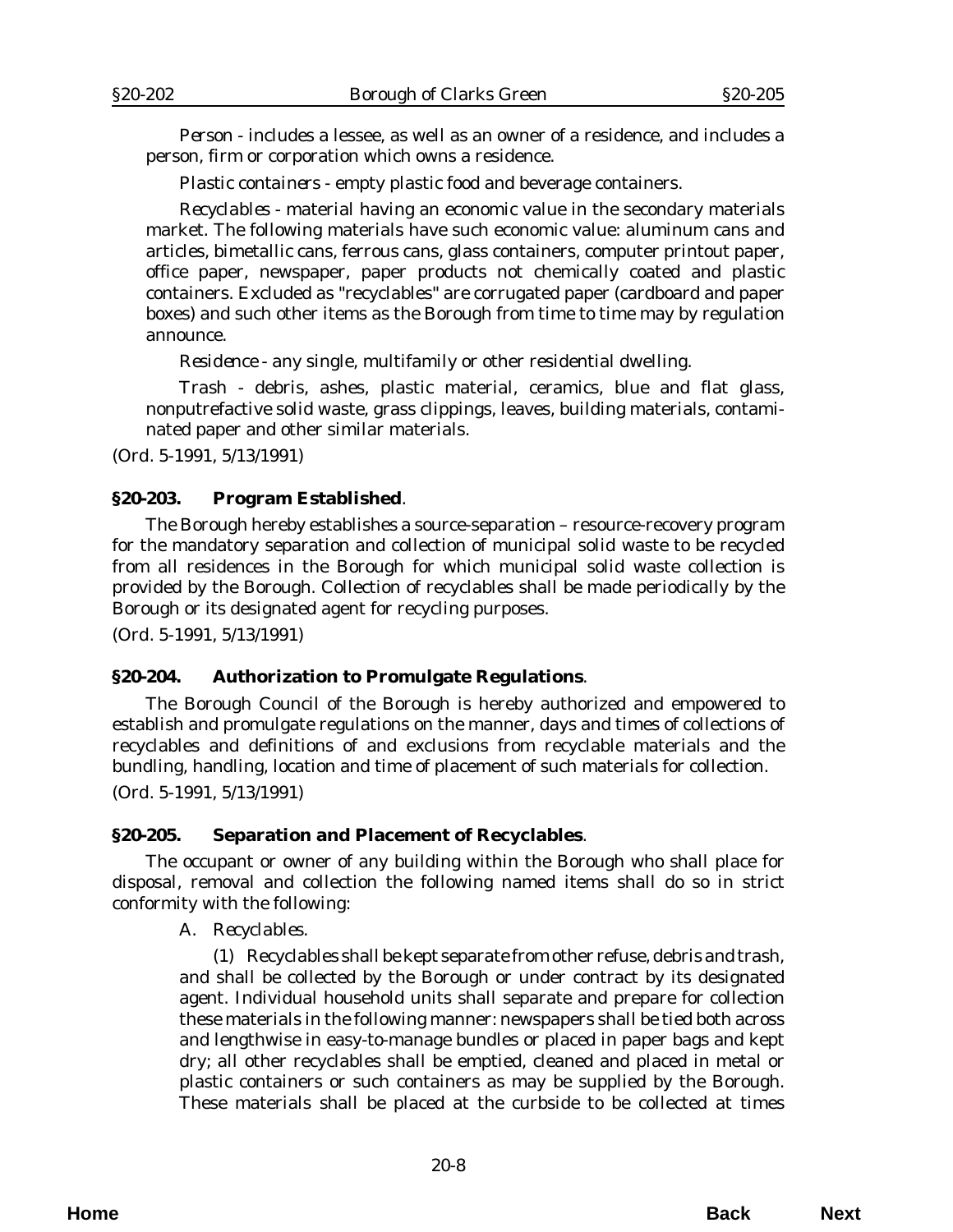<span id="page-8-0"></span>designated by the Borough.

(2) Recyclables shall not be placed in the same garbage can or receptacle or otherwise mixed with other forms of solid waste for collection, removal or disposal.

B. *Garbage*. The receptacle for garbage shall be a container of galvanized iron or heavy duty plastic and shall be watertight and provided with suitable handles and a tight-fitting cover that will prevent access of flies and other insects to the contents. The same shall be covered at all times and shall have a capacity of not less than 4 gallons and not more than 32 gallons. Garbage placed for pickup shall not include recyclables or other foreign items.

C. Trash and debris shall be placed in metal or heavy duty plastic containers, boxes or plastic bags secured by a lid or securely tied with a total weight not to exceed 25 pounds.

D. *Brush*. Branches shall be tied in bundles not to exceed 4 feet in length and of sufficient size and weight not to exceed 25 pounds, to be handled by one man.

E. Large nonmetal items, such as furniture, rugs, mattresses, television sets and tires, shall be placed at curbside on the day designated for collection of such items.

(*Ord. 5-1991*, 5/13/1991)

#### **§20-206. Ownership of Recyclables**.

All municipal solid waste to be recycled placed by the resident for collection by the Borough pursuant to this Chapter and regulations hereunder shall, from time of pickup, become the property of the Borough, except as otherwise provided by §20-208 of this Chapter.

(*Ord. 5-1991*, 5/13/1991)

#### **§20-207. Prohibited Collection**.

It shall be a violation of this Chapter for any person, firm or corporation, other than the Borough or one authorized by the Borough, to collect municipal solid waste to be recycled placed by a resident for collection of the Borough, unless such person, firm or corporation has prior written permission to make such collection. Each unauthorized collection in violation hereof from one or more residence on one calendar day shall constitute a separate and distinct offense punishable as hereinafter provided. (*Ord. 5-1991*, 5/13/1991)

#### **§20-208. Donation or Sale of Recyclables**.

Any resident may donate or sell municipal solid waste to be recycled to any person, firm or corporation, whether operating for profit or not, provided that the receiving person, firm or corporation shall not collect such donated recyclables from the collection point of a residence without prior written permission from the Borough to make such collection.

(*Ord. 5-1991*, 5/13/1991)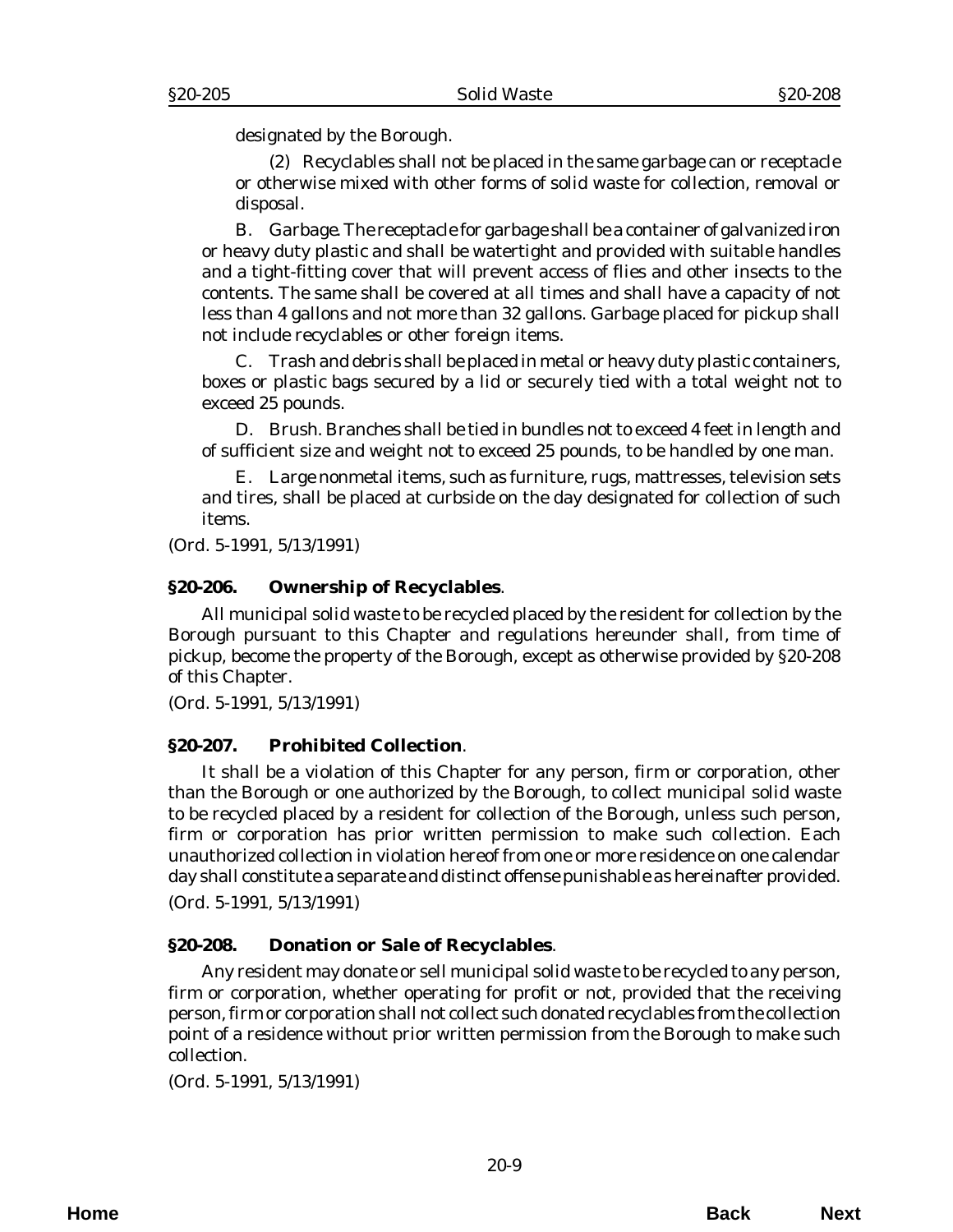#### <span id="page-9-0"></span>**§20-209. Violations and Penalties**.

Any person, firm or corporation who shall violate any provision of this Part, upon conviction thereof, shall be sentenced to pay a fine of not more than \$1,000 plus costs and, in default of payment of said fine and costs, to a term of imprisonment not to exceed 30 days. Each day that a violation of this Part continues shall constitute a separate offense.

(*Ord. 5-1991*, 5/13/1991; as amended by *Ord. 3-2005*, 10/10/2005)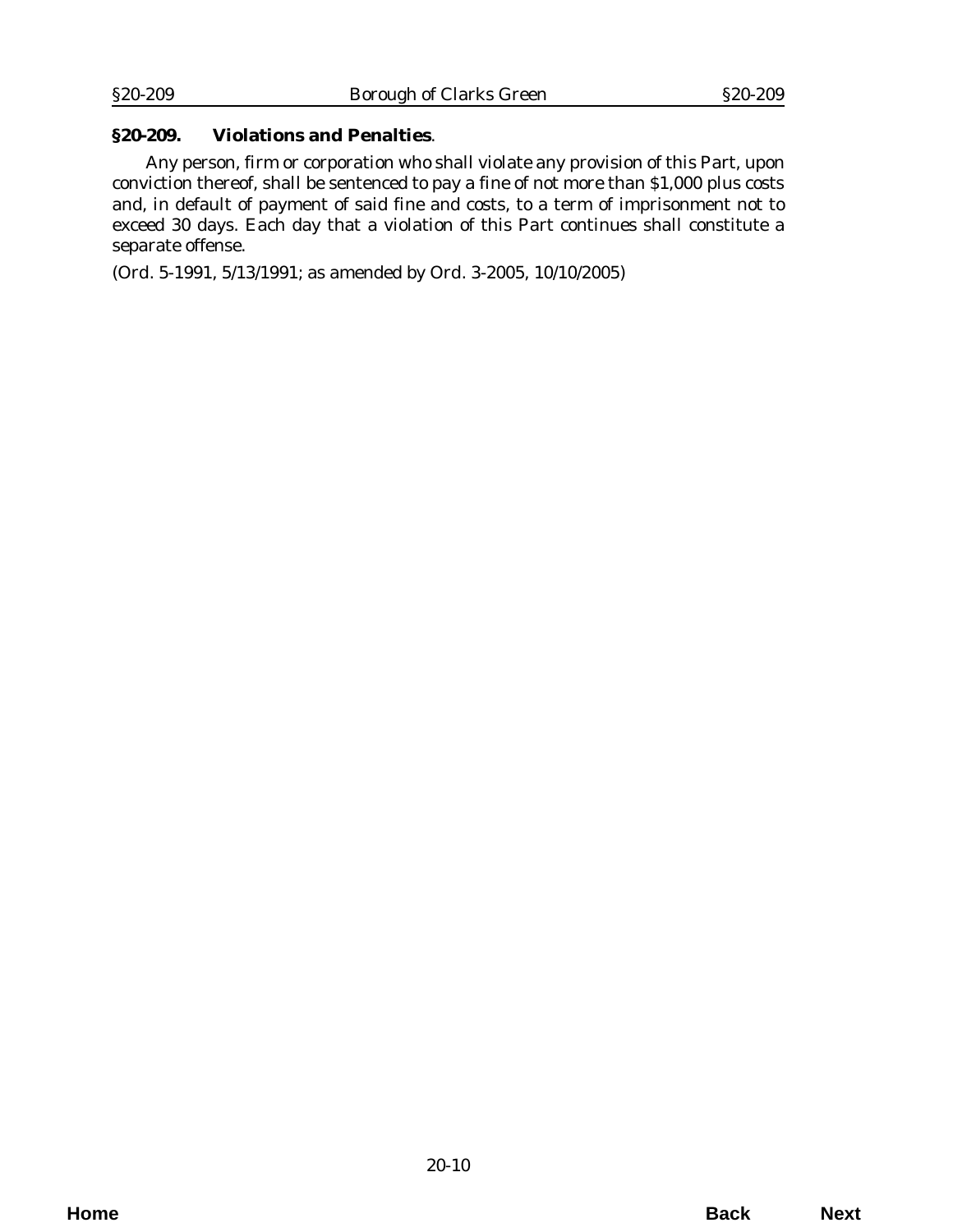### **Designated Contractor and Payment**

#### <span id="page-10-0"></span>**§20-301. Sole and Exclusive Contractor**.

Effective April 1, 2009, all residential municipal solid waste ("MSW") and recyclables accumulated from residential households in the Borough shall only be collected, conveyed and disposed of by a refuse contractor designated by the Borough (the "designated contractor"). The designated contractor shall have the sole and exclusive license and privilege to provide MSW and recyclable collection, removal, conveyance and disposal services as within the geographic limits of the Borough as provided for pursuant to a contract between the Borough and the designated contractor.

(*Ord. 4-2009*, 3/23/2009, §2)

#### **§20-302. Designation of Contractor**.

For the 5-year period beginning April 1, 2009 and ending March 31, 2014, (the "contract period") the Borough has contracted with Lakeland Sanitation, LLC, pursuant to which Lakeland Sanitation, LLC, will be the designated contractor for the contract period to collect, remove , convey, dispose and recycle MSW and recyclables generated, produced and accumulated by residential households within the Borough.

(*Ord. 4-2009*, 3/23/2009, §2)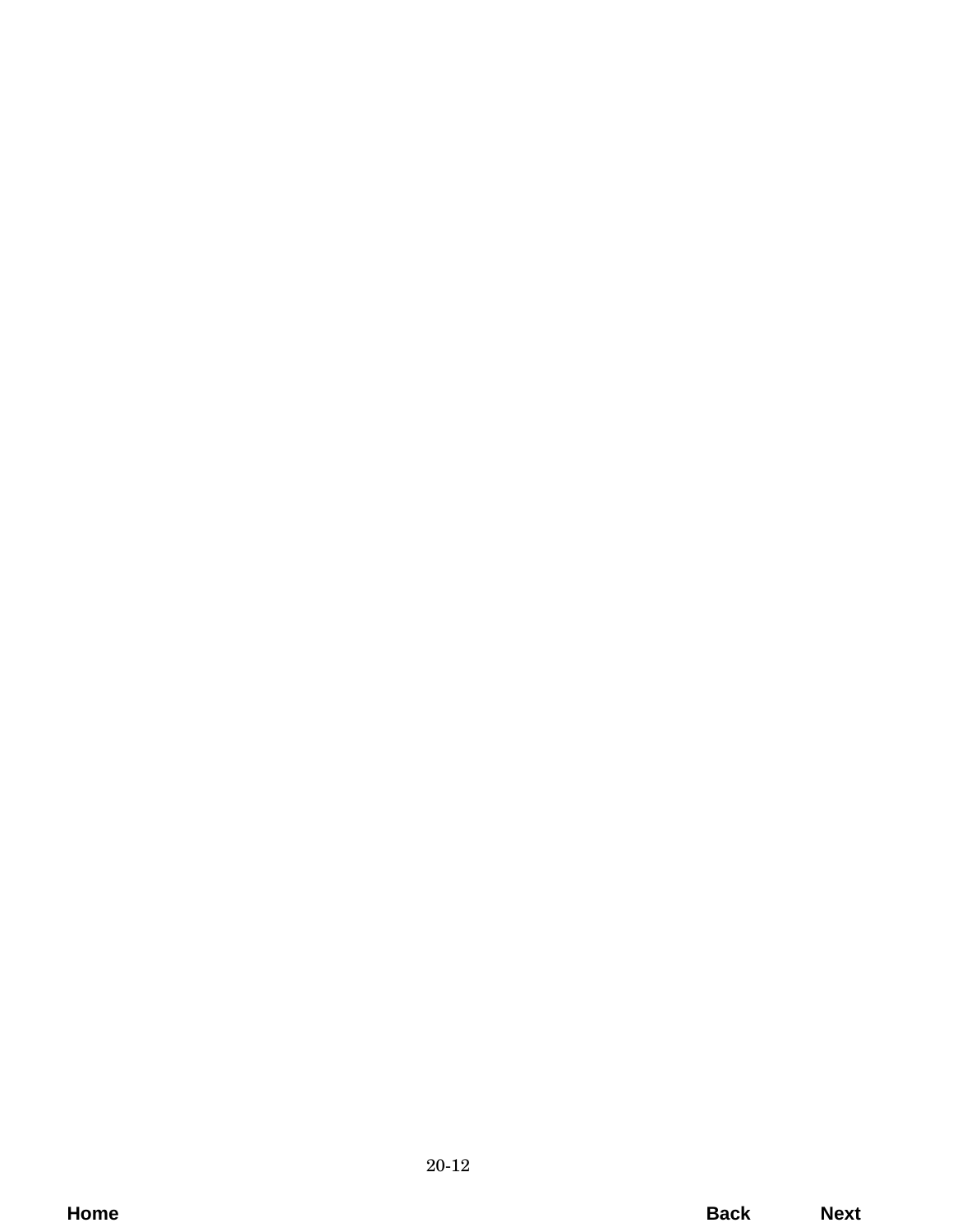#### **Fees**

#### <span id="page-12-0"></span>**§20-401. Charges by Designated Contractor**.

Beginning April 1, 2009, and continuing during the contract period all owners or occupants of residential households in the Borough shall be responsible for the payment of an annual refuse fee (the "refuse fee"). The refuse fee for each residential household shall be at the following rates for the contract period:

|  | A. April 1, 2009 to March 31, 2010 | $\sim$ $ \sim$ | \$228. |  |  |
|--|------------------------------------|----------------|--------|--|--|
|  | B. April 1, 2010 to March 31, 2011 |                | \$234. |  |  |
|  | C. April 1, 2011 to March 31, 2012 |                | \$240. |  |  |
|  | D. April 1, 2012 to March 31, 2013 |                | \$246. |  |  |
|  | E. April 1, 2013 to March 31, 2014 |                | \$252. |  |  |
|  |                                    |                |        |  |  |

(*Ord. 4-2009*, 3/23/2009, §)

#### **§20-402. Billing by Designated Contractor**.

The refuse fee, provided for herein, shall be payable in four quarterly installments per contract year. The designated contractor will be responsible for billing all residential households within the Borough. The refuse fee will be payable during the months of May, August, November and February. By way of example, services during the months of April, May and June of a contract year will be payable during the month of May. The refuse fee shall be paid by the owner or occupant of the residential household directly to the designated contractor in accordance with the billing statements sent to each residential household by the designated contractor.

(*Ord. 4-2009*, 3/23/2009, §2)

#### **§20-403. Non-payment**.

If any quarterly refuse fee is not paid within 30 days of its due date, the designated contractor may impose interest on such delinquent amounts in accordance with and subject to the laws of the Commonwealth of Pennsylvania. Delinquent accounts will be subject to civil and/or criminal actions in accordance with the procedures applicable in Lackawanna County, Pennsylvania, for collection of the delinquent refuse fee, interest, fines, costs of collection pursuant to all applicable remedies available to either the designated contractor or the Borough.

(*Ord. 4-2009*, 3/23/2009, §2)

#### **§20-404. Termination of Collection**.

The designated contractor may upon 30 days prior written notice (with a copy to the Borough) terminate collection services to any residential household which fails to pay the refuse fee imposed hereunder within 30 days from the date such payment is due. The designated contractor shall promptly provide written notice to the Borough of any discontinuance of collection services to a residential household as a result of nonpay